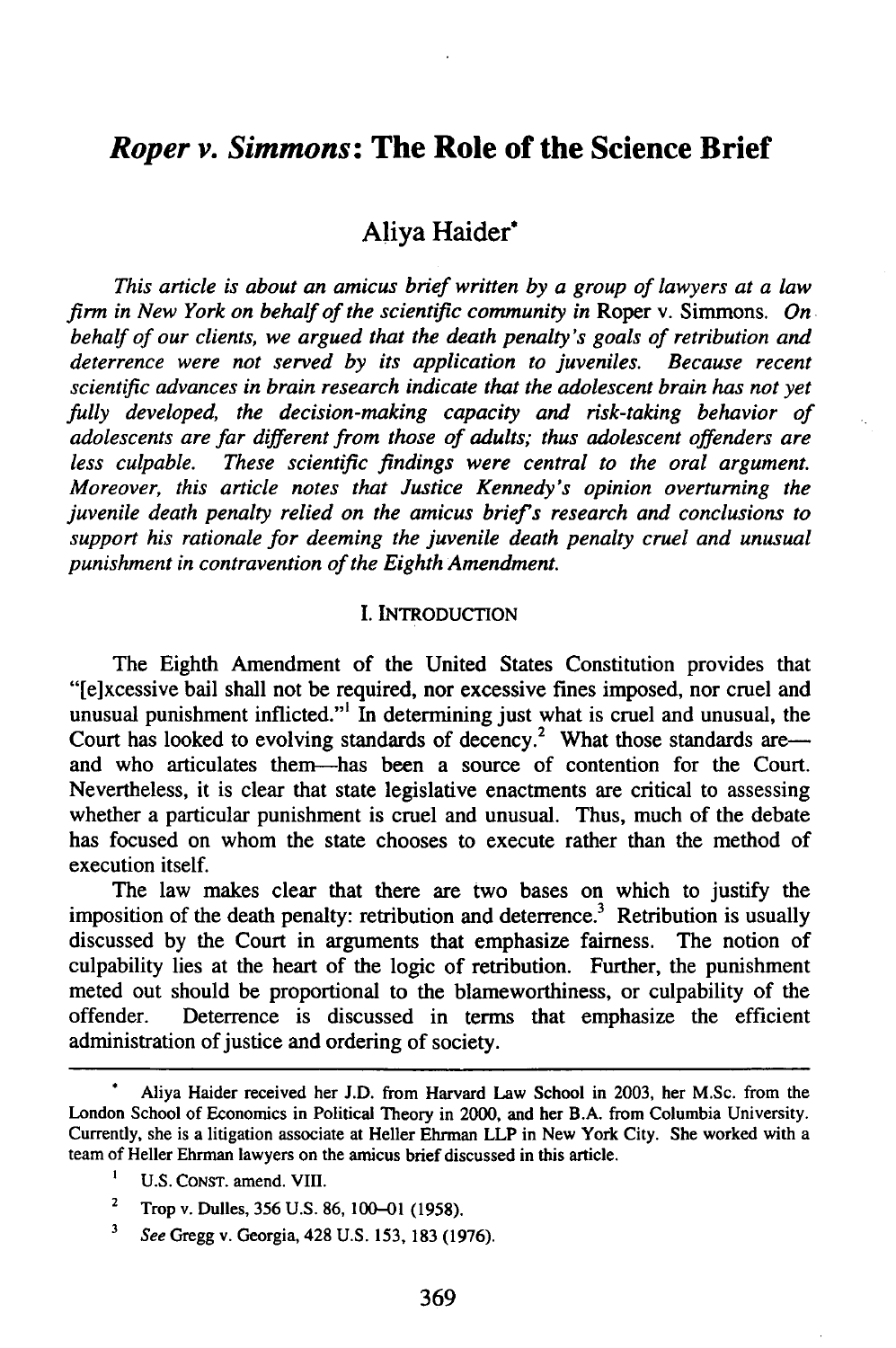This article discusses an amicus brief<sup>4</sup> in *Roper v. Simmons*,<sup>5</sup> written on behalf of the scientific community<sup>6</sup> by a group of lawyers at a law firm in New York. To summarize, we relied on emerging scientific data for support to argue that the adolescent brain is not fully formed, and consequently, adolescent decision-making capacity and risk-taking behavior is far different than that of an adult. We did have a political position regarding the juvenile death penalty-we were against it. It would be disingenuous to disclaim our point of view, but then who is without one? We harnessed the available research to the existing law and argued that the death penalty's goals of retribution and deterrence were not served by its application to juveniles. Thus, the science brief was born.

# II. APPROACH: **MAINTAINING** THE INTEGRITY OF OUR SCIENTIFIC **EVIDENCE**

The legal team writing the brief was keenly aware that there is a balance between advocacy and neutrality. While we had a legal position to advocate, we represented scientific institutions, and it was of the utmost importance to honestly represent the conclusions the scientific evidence actually supported. In short, we did not push the science beyond its limits.

The process of assessing the scientific research and determining which studies were more respected than others was a thorough one. Primarily, we had an "advisory panel," a group of four or five scientists at various research universities who were well-versed in the field of brain development research, including some who had a particular focus on adolescents. We asked this panel to direct us to the foundational and well-settled research in the field, as well as to emerging research.

The advisory panel was, in many ways, our compass. We interacted with each advisor independently—this allowed a vetting process for their respective comments and provided invaluable refinement of sources. Once we compiled the relevant research, each member of the group reviewed it, looking for omissions or misuses. This process took about four to six months and we continued to ensure our research was current right up until our filing date.<sup>7</sup>

We had other sources of input as well. The assistance of scientists working at our client-institutions (the American Medical Association and the American Psychiatric Association among them) was helpful--especially given the stature of these organizations. Some of the attorneys working on the case had science

<sup>4</sup> **Brief of** the American Medical Ass'n et al. as Amici Curiae Supporting Respondent, Roper v. Simmons, 543 U.S. 551 (2005) (No. 03-633), *available at* 2004 WL 1633549 [hereinafter Brief of the American Medical Ass'n].

*<sup>5</sup>* 543 U.S. 551 (2005).

**<sup>6</sup>** Our amici of record includes the American Medical Association, the American Psychiatric Association, the American Society for Adolescent Psychiatry, the American Academy of Child and Adolescent Psychiatry, the American Academy of Psychiatry and the Law, the National Association of Social Workers, and the National Mental Health Association.

**<sup>7</sup>** July 16, 2004.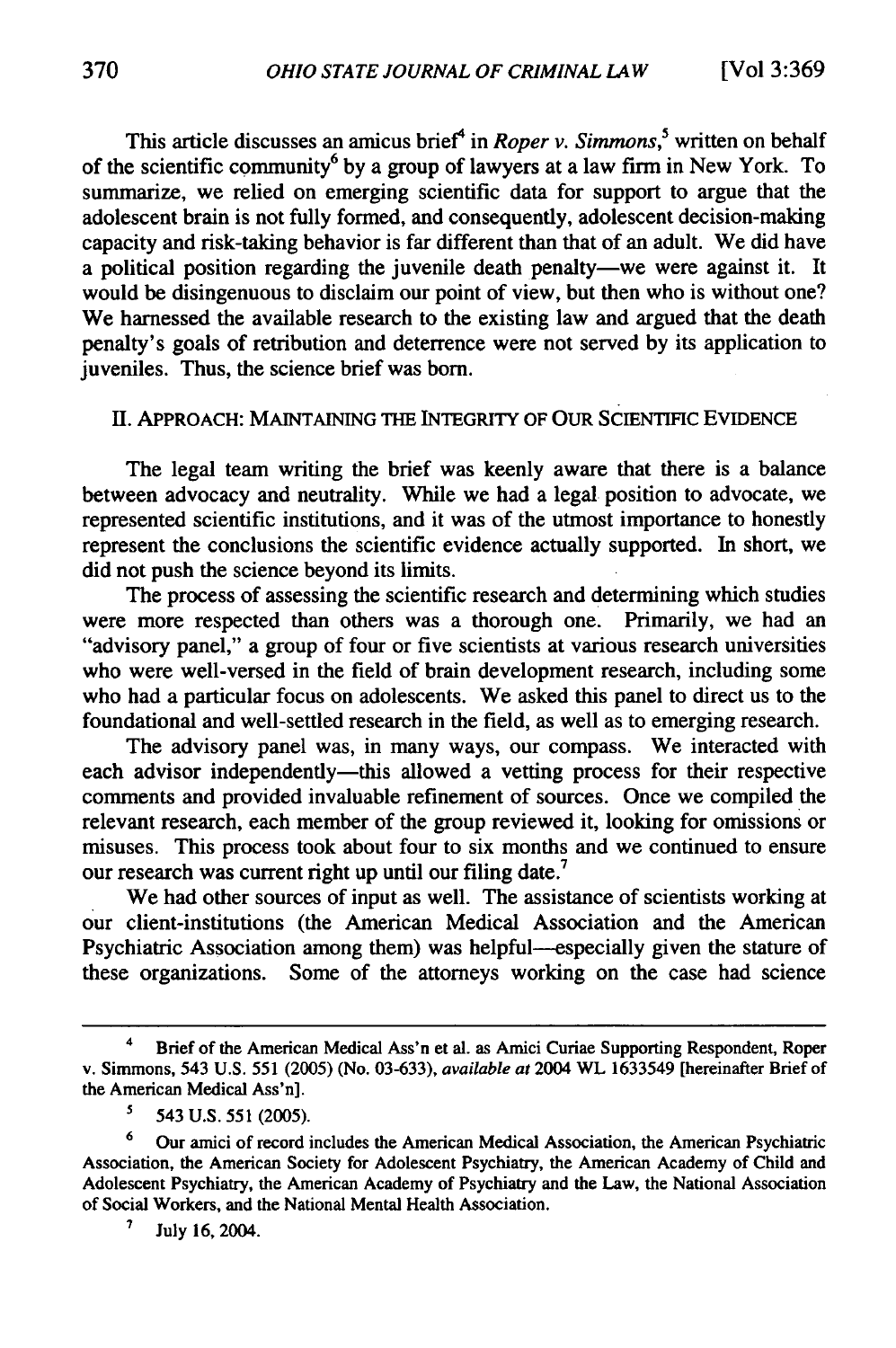backgrounds, while other attorneys spent countless hours reading about neuroscience and learning about the fundamentals of the human brain. In these and other ways, we became facile with the scientific research so we could demonstrate how it impacted the law.

The legal team working on the science brief believed that the Court was receptive to abrogating the application of the death penalty, if it could be shown that executing a certain class of offenders would not serve the twin goals of retribution and deterrence. Before *Roper,* the Court had imposed some limits on the application of the death penalty. In 1988, a plurality of the Court in *Thompson v. Oklahoma* held that it was cruel and unusual to execute a person who was under sixteen at the time of his crime. $8\text{ In } 1989$ , however, the Court rebuffed an attempt to extend *Thompson* to those who were sixteen and seventeen at the time they committed their offenses.<sup>9</sup> In *Stanford v. Kentucky*, the Court thus upheld the constitutionality of state statutes authorizing the execution of sixteen- and seventeen-year-old offenders.<sup>10</sup> In the same year the Court decided *Stanford*, the Court held in *Penry v. Lynaugh* that it was constitutional to execute the mentally retarded." But in 2002, the Court reversed *Penry,* and held in *Atkins v. Virginia* that it was cruel and unusual punishment to execute mentally retarded offenders.<sup>12</sup> The Court noted that retribution and deterrence were not served by executing the mentally retarded. **13**

#### **]JI.** RETRIBUTION

The science brief argued that retribution would not be served by executing adolescents.<sup>14</sup> In death penalty jurisprudence, culpability is the measure of retribution.<sup>15</sup> The Court is committed to meting out punishments that are The Court is committed to meting out punishments that are proportionate to the offender's culpability. Thus, in our science brief, we argued that juveniles' brains are anatomically different *and deficient* as compared to those of adults.

While moral culpability could not be measured, cognitive functioning could be. Adolescents' brain development is immature because the frontal lobe, the part

12 536 U.S. 304, 318 (2002).

**"** *Id.* at 318-19.

**14** Brief of the American Medical Ass'n, *supra* note 4, at 21-23.

<sup>15</sup> Stanford, 492 U.S. at 380-82 (O'Connor, J., concurring); *Thompson*, 487 U.S. at 853 (O'Connor, J., dissenting); *see also Atkins,* 536 U.S. at 318; Harmelin v. Michigan, 501 U.S. 957, 996-1009 (1991) (Kennedy, J., concurring).

<sup>8</sup> 487 U.S. 815, 838 (1988).

<sup>9</sup> 492 U.S. 361, 380 (1989).

**<sup>10</sup>** *Id.*

 $11$  492 U.S. 302, 340 (1989).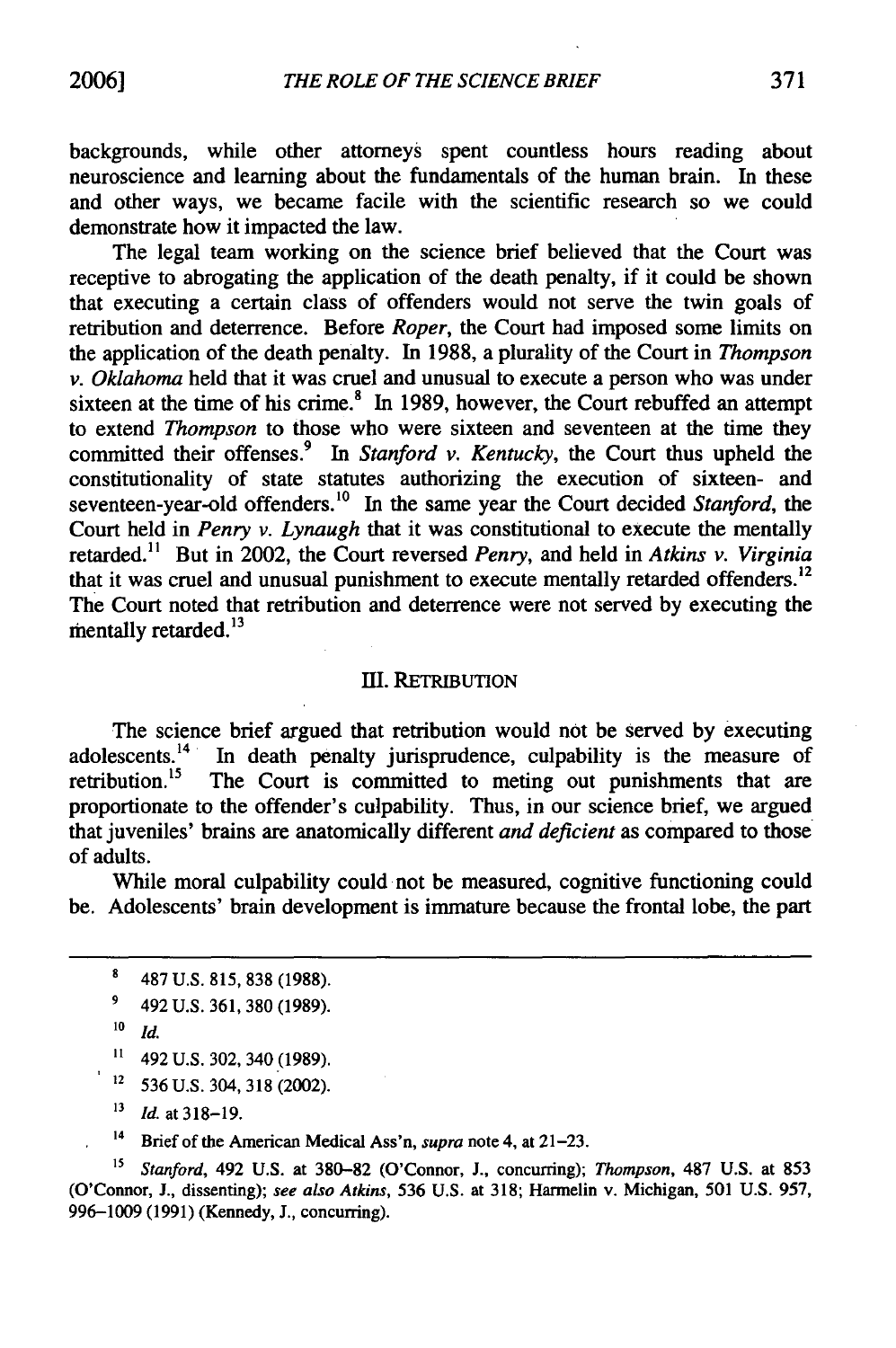of the brain responsible for reasoning, impulse control, cost-benefit calculations, and good judgment, is not fully developed.<sup>16</sup> This means that adolescents are inherently more prone to risk-taking behavior and less capable of governing impulses than adults. The ability of adolescents to make cost-benefit calculations, as compared to adults, is deficient.<sup>17</sup> Additionally, their susceptibility to peer pressure is greater because of this impaired judgment.<sup>18</sup> Moreover, adolescents are more volatile than adults, experiencing more extreme emotions that are not as regulated as they are in adults.<sup> $15$ </sup>

These studies were presented to the Court as evidence that adolescents are biologically different.<sup>20</sup> The logical argument to the Court based on the biological difference evidence was as follows: If adolescents' cognitive functioning is significantly less developed, then so is their level of understanding of their actions. In short, adolescents have a reduced capacity. In turn, as agents with a reduced capacity, adolescents are inherently less blameworthy than adults who commit the same crimes. If adolescents are less culpable, then the ultimate punishment—the death penalty—is disproportionate.

There were links in the jurisprudence about retribution we identified as malleable points of entry for the scientific evidence.<sup>21</sup> In Atkins, the Court identified factors which measure culpability. The Court stated:

[C]linical definitions of mental retardation require not only subaverage intellectual functioning, but also significant limitations in adaptive skills such as communication, self-care, and self-direction that became manifest before age 18. Mentally retarded persons frequently know the difference between right and wrong and are competent to stand trial. Because of their impairments, however, by definition they have diminished capacities to understand and process information, to communicate, to abstract from mistakes and learn from experience, to engage in logical reasoning, to control impulses, and to understand the reactions of others. There is no evidence that they are more likely to engage in criminal conduct than others, but there is abundant evidence that they often act on impulse rather than pursuant to a premeditated plan, and that in group settings they are followers rather than leaders. Their deficiencies do not warrant an exemption from criminal sanctions, but they do diminish their personal culpability. $^{22}$ 

- **'9** *Id.* at **8.**
- *<sup>20</sup>***Id.** at 21-22.
- $^{21}$  *Id.* at 21-22.
- *<sup>22</sup>Atkins,* 536 U.S. at 318 (internal citations omitted).

<sup>&</sup>lt;sup>16</sup> Brief of the American Medical Ass'n, *supra* note 4, at 16.

**<sup>17</sup>** *Id.* **at 5-6,8.•**

**<sup>&#</sup>x27;8** *Id.* at **8-9.**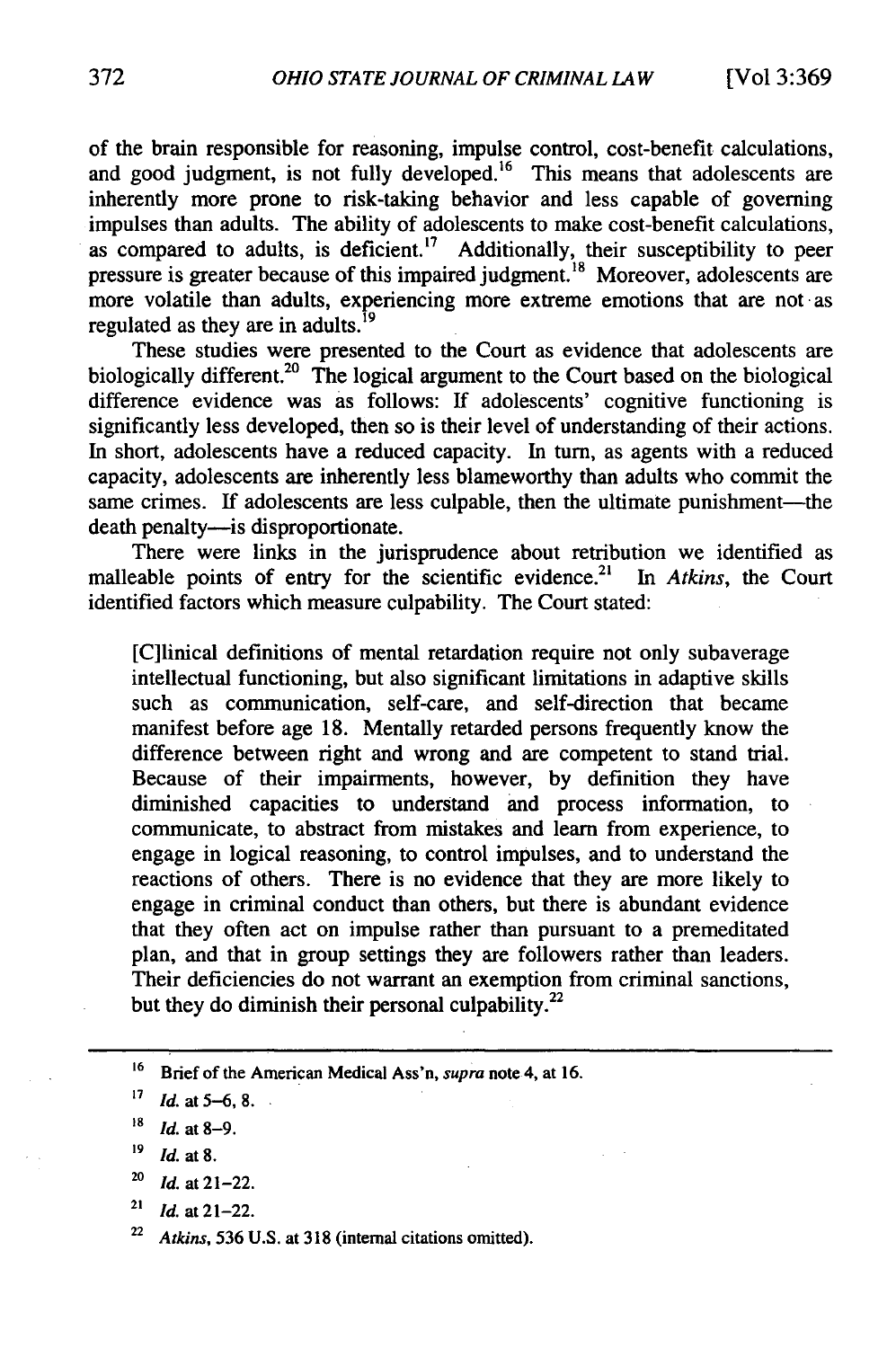When researching scientific data, we looked for articles that addressed adolescents' inability to engage in logical reasoning, the inability to control impulses, and to be followers rather than leaders.<sup>23</sup> Critics of our approach might argue that we were likening adolescents to persons with mental retardation. Under this view, our arguments—that adolescents have reduced capacity—could be used to strip adolescents of their rights in other legal contexts, like abortion. There are two points to make in response to this critique. First, the constitutional rights involved in abortion and the death penalty are legally distinct. Abortion is protected by the 14th Amendment right to privacy, which places limits on the burdens a state may impose on that right. Conversely, the death penalty is constitutionally permissible provided its imposition is in keeping with the Eighth Amendment prohibition against cruel and unusual punishment. Competency, consent, and rights are the fibers of a rights-based Constitution. Our arguments about the development stages of the human brain leave these untouched. Culpability, retribution, and deterrence, meanwhile, are the fibers of the penal system, and in this context *mens rea* matters. The second point is that the *Roper* science brief's arguments do not strip adolescents of their rights-legally speaking-nor do they aid anti-death penalty efforts in that-in a strictly legal sense-there certainly are faults with our approach. The main weakness of our approach to the science brief was that in asserting an exception, the approach may have reinforced the rule. To argue that retribution and deterrence are not served **by** executing a certain group of offenders (i.e., adolescent offenders) may reinforce the value and position that retribution and deterrence have in justifying the death penalty as applied to others not in the excluded subgroup.

In short, a subterranean idea in our brief is that the death penalty is a fair end and that retribution and deterrence are fair ways of getting there-just not when it comes to adolescents. But if one is opposed to the death penalty generally (as we are), such arguments may be counter-productive over time because the argument theoretically affirms the legitimacy of the death penalty applied to non-excluded groups. The flip side of this argument is that if there are enough groups exempt from the death penalty, then legislatures and the Court may come to see capital punishment itself as a violation of the Eighth Amendment's prohibition on cruel and unusual punishment.

#### IV. DETERRENCE

 $\bar{\mathcal{A}}$ 

Once science shows that the cognitive functioning of adolescents is deficient, it logically follows that the goals of deterrence will not be met by enforcing capital sentences against adolescent offenders.<sup>24</sup> We were very careful to distinguish

**<sup>23</sup>**Brief of the American Medical Ass'n, *supra* note 4, at 8-9, 12-14.

<sup>24</sup>*Id.* at 20-23.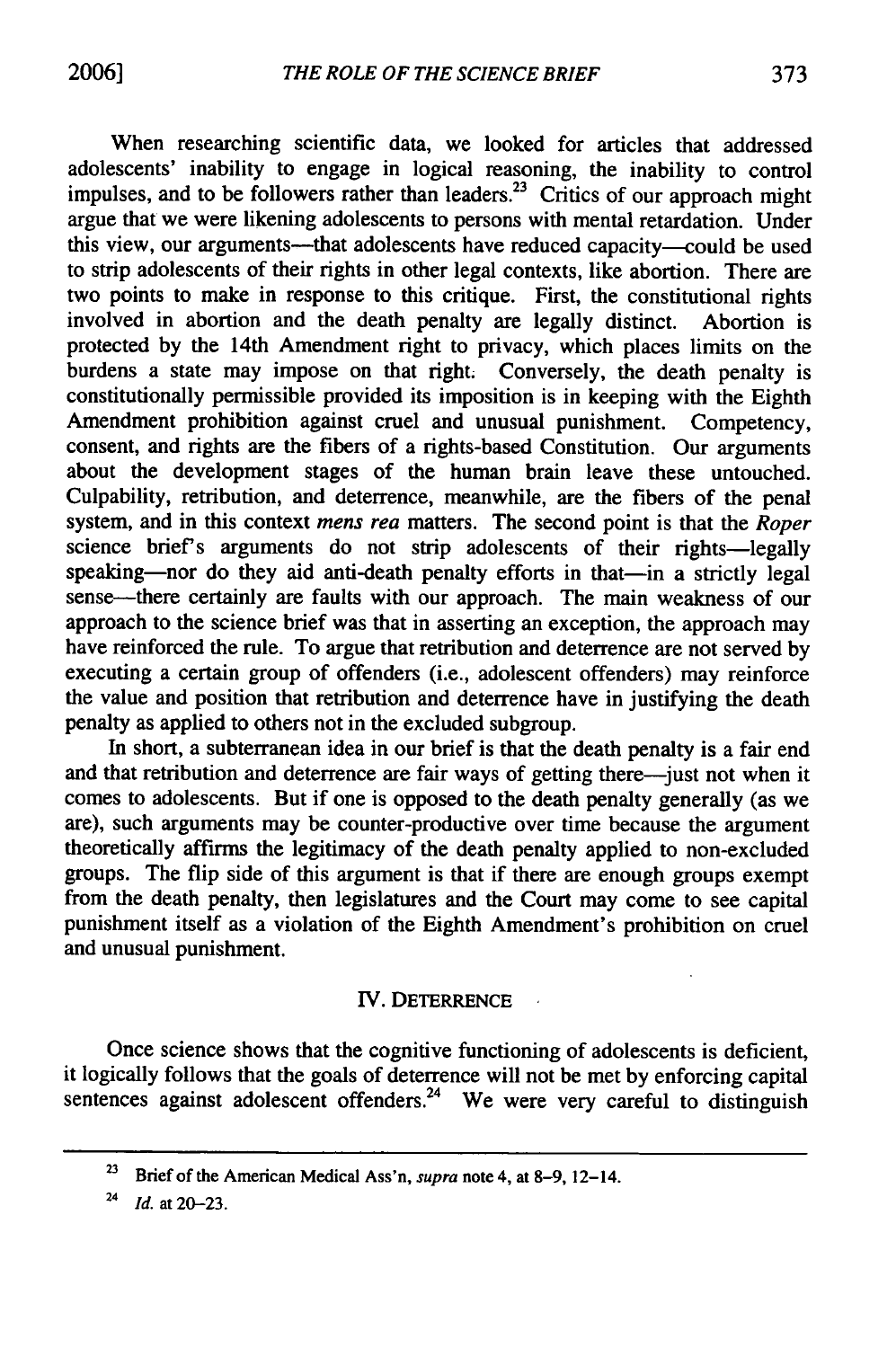adolescents, whose cognitive functioning is still maturing, from that of mentally retarded persons, whose mental age is more or less unchanging.<sup>25</sup> We noted that adolescents exhibit the characteristics of persons with "disabilities in areas of reasoning, judgment and control of their impulses."<sup>26</sup>

Our biggest challenge in the brief was determining how to successfully argue the Court could-and should--draw a line at the age of eighteen. The emerging research applied to adolescence and "late adolescence"-but none of the data held that at eighteen years of age, cognitive functioning had fully matured.<sup>27</sup> Indeed, how could the science assert an exact moment in time when the frontal lobe shifts from being underdeveloped to being fully developed, as it is by definition a gradual, imprecise process? We did not, however, push the science to support a point it could not. Rather, we relied on the Court to conclude that eighteen was a reasonable line to draw between adolescence and adulthood. Indeed, at oral argument, Justice Ginsburg asked the Missouri State Solicitor, James Layton, "Why should it be that someone is death-eligible under the age of 18 but not eligible to be an adult member of the community?"<sup>28</sup> She was likely referring to the way in which society treats those under eighteen as non-adults by denying them the right to vote, to serve on juries or in the military, or buy alcohol or tobacco. Ultimately, the Court took a practical, administrable approach to drawing a line. As Justice Kennedy noted, "[t]he age of 18 is the point where society draws the line for many purposes between childhood and adulthood. It is, we conclude, the age at which the line for death eligibility ought to rest." $29$ 

The science brief thus played an important role in the Court's decision in *Roper* because it did not quarrel with the accepted bases of the death penalty, namely retribution and deterrence, nor even with the death penalty itself. Rather the brief accepted those bases and instead argued that targeting sixteen- and seventeen-year-old offenders did not serve those goals. We used scientific research that did not exist at the time of *Stanford,* and advocated that because retributory and deterrent goals were not served by applying the death penalty to juvenile offenders, such application would be unconstitutional. Though the brief made no robust argument regarding any national consensus, the fact that states were increasingly outlawing the execution of juveniles was a circumstance that worked in our favor. $30$ 

- **<sup>28</sup>**Transcript of Oral Argument at 4, *Roper,* 543 U.S. 551 (No. 03-633).
- **<sup>29</sup>***Roper,* 543 U.S. at 574.

<sup>25</sup> Brief of the American Medical Ass'n, *supra* note 4, at 21-22.

**<sup>26</sup>***Atkins,* 536 U.S. at 306.

<sup>27</sup> Brief of the American Medical Ass'n, *supra* note 4, at 7.

**<sup>30</sup>***Id.* at 564-68; *see also* id. at 568 ("A majority of States have rejected the imposition of the death penalty on juvenile offenders under 18, and we now hold this is required by the Eighth Amendment.").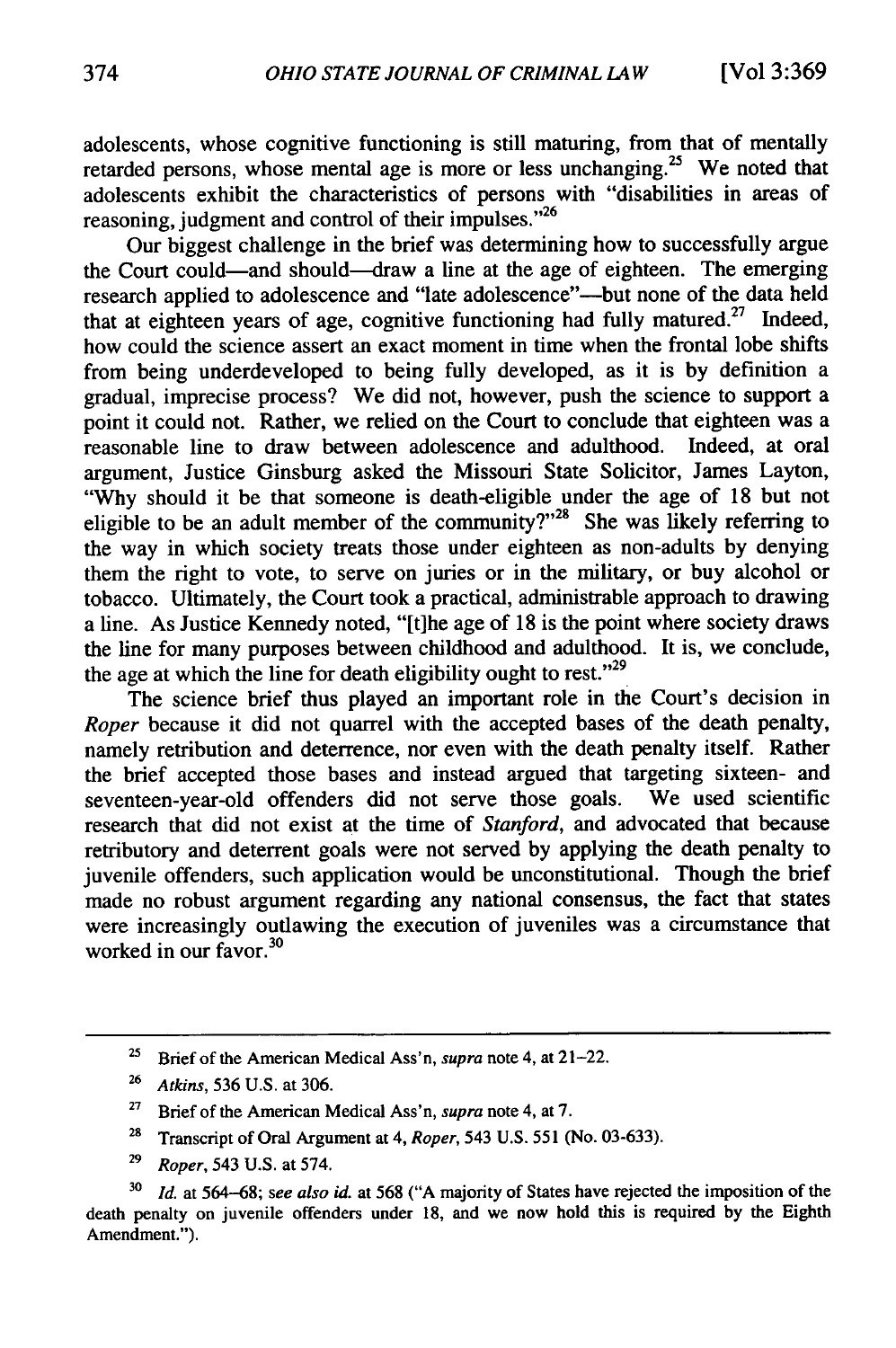#### V. THE ROLE OF THE SCIENCE BRIEF AT ORAL ARGUMENT

*In Roper,* oral argument focused on the role of the science brief. At least sixteen out of the twenty-odd questions asked of former Solicitor General Seth Waxman, who argued on behalf of the minor, Christopher Simmons, related to the scientific evidence documented in our brief. At argument, Waxman began by stating that it is well settled that the death penalty should not apply to a certain group of juvenile offenders, but that the question was "where our society' evolving standards of decency now draw that line."<sup>31</sup> Waxman asserted that the scientific evidence suggesting that adolescent brains were undeveloped did not exist in 1989, when the court decided *Stanford.* Chief Justice Rehnquist questioned the degree to which the Court could consider the role of the scientific evidence, given that it was not introduced at trial. Rehnquist quipped, "I would think if you want to rely on evidence like that, it ought to be introduced at trial and subject to cross examination rather than just put in amicus briefs." $32$  Waxman made two points to rebut this issue. First, he pointed out that the research findings were made after Simmons' 1997 trial. Second, he noted that the question of whether executing juveniles is constitutional was not an issue in Simmons' trial. Instead the issue at trial was a state law and what the jury was told was the law.

Justice Kennedy specifically asked Waxman to comment on the scientific evidence. Rather than becoming distracted by and mired in issues of competency, Waxman rightly focused on moral culpability as derived from the cognitive difference and deficiency of the adolescent mind. Thus, what the brief emphasized, and what Waxman reasserted, was the similarities in cognitive development between adolescents and mentally retarded offenders as related to moral culpability. This is legally—and factually—distinct from the notion of cognitive development as it relates to the ability to make a competent decision. Thus, Waxman argued that juvenile offenders were not deserving of the death penalty because they lacked the requisite level of culpability so as to justify retribution or deterrence.

# VI. THE DECISION

Writing on behalf of the majority in *Roper,* Justice Kennedy stated that the execution of those offenders who were sixteen or seventeen at the time of their offense was unconstitutional and did not comport with our evolving standards of decency. Justice Kennedy was acutely aware that a growing number of states were outlawing such executions, a significant change in the law since the Court decided *Stanford.* But the Court's understanding of adolescent brain development was

**<sup>31</sup>** Transcript of Oral Argument, supra note 28, at 18.

**<sup>32</sup>***Id.* at 25.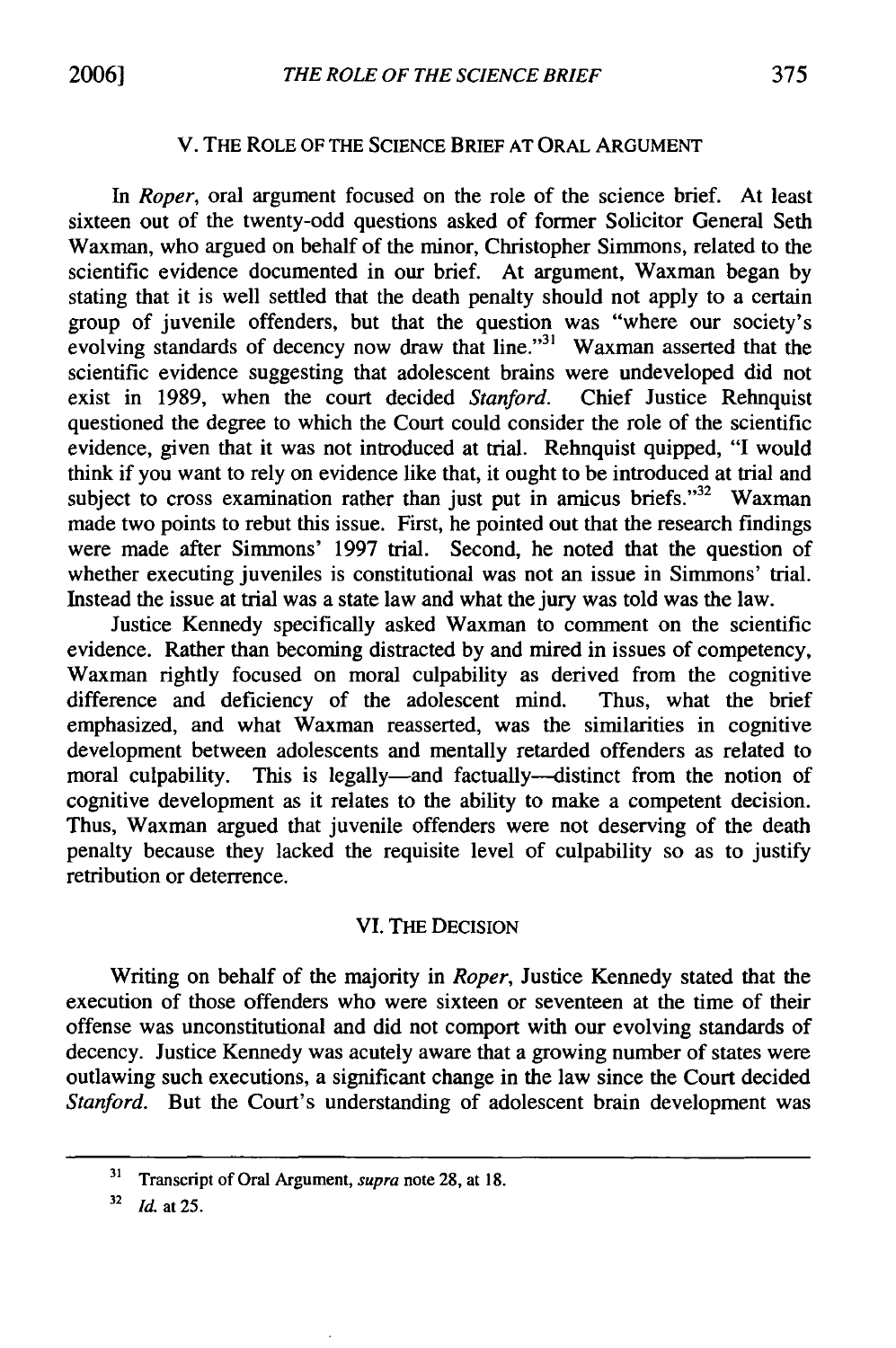something that had not been considered fully in *Stanford.* Justice Kennedy heavily quoted the evidence presented in the science brief:

First, as any parent knows and as the scientific and sociological studies respondent and his *amici* cite tend to confirm, "[a] lack of maturity and an underdeveloped sense of responsibility are found in youth more often than in adults and are more understandable among the young. These qualities often result in impetuous and ill-considered actions and decisions."<sup>33</sup>

He then continued:

It has been noted that "adolescents are overrepresented statistically in virtually every category of reckless behavior." Arnett, Reckless Behavior in Adolescence: A Developmental Perspective, 12 Developmental Review 339 (1992). In recognition of the comparative immaturity and irresponsibility of juveniles, almost every State prohibits those under 18 years of age from voting, serving on juries, or marrying without parental consent. (citation omitted).

The second area of difference is that juveniles are more vulnerable or susceptible to negative influences and outside pressures, including peer pressure . **. .** . This is explained in part by the prevailing circumstance that juveniles have less control, or less experience with control, over their own environment. See Steinberg & Scott, Less Guilty by Reason of Adolescence: Developmental Immaturity, Diminished Responsibility, and the Juvenile Death Penalty, 58 Am. Psychologist 1009, 1014 (2003) (hereinafter Steinberg & Scott) ("[A]s legal minors, [juveniles] lack the freedom that adults have to extricate themselves from a criminogenic setting").

The third broad difference is that the character of a juvenile is not as well formed as that of an adult. The personality traits of juveniles are more transitory, less fixed. See generally E. Erikson, Identity: Youth and Crisis  $(1968)^{34}$ 

The science brief figured prominently in the panoply of arguments available to Justice Kennedy when writing the Court's opinion. In his assessment of whether retribution was served by executing juvenile offenders, Justice Kennedy emphasized the importance of culpability and proportionality. Thus, *Roper* also reinforces the tendency in death penalty law to focus almost exclusively on assessing culpability as an initial matter, with deterrence as a secondary concern to make application of culpability administrable.

**<sup>33</sup>***Roper,* 543 U.S. at 569 (quoting Johnson v. Texas, 509 U.S. 350, 367 (1993)).

*<sup>34</sup>Id.* at 569-70.